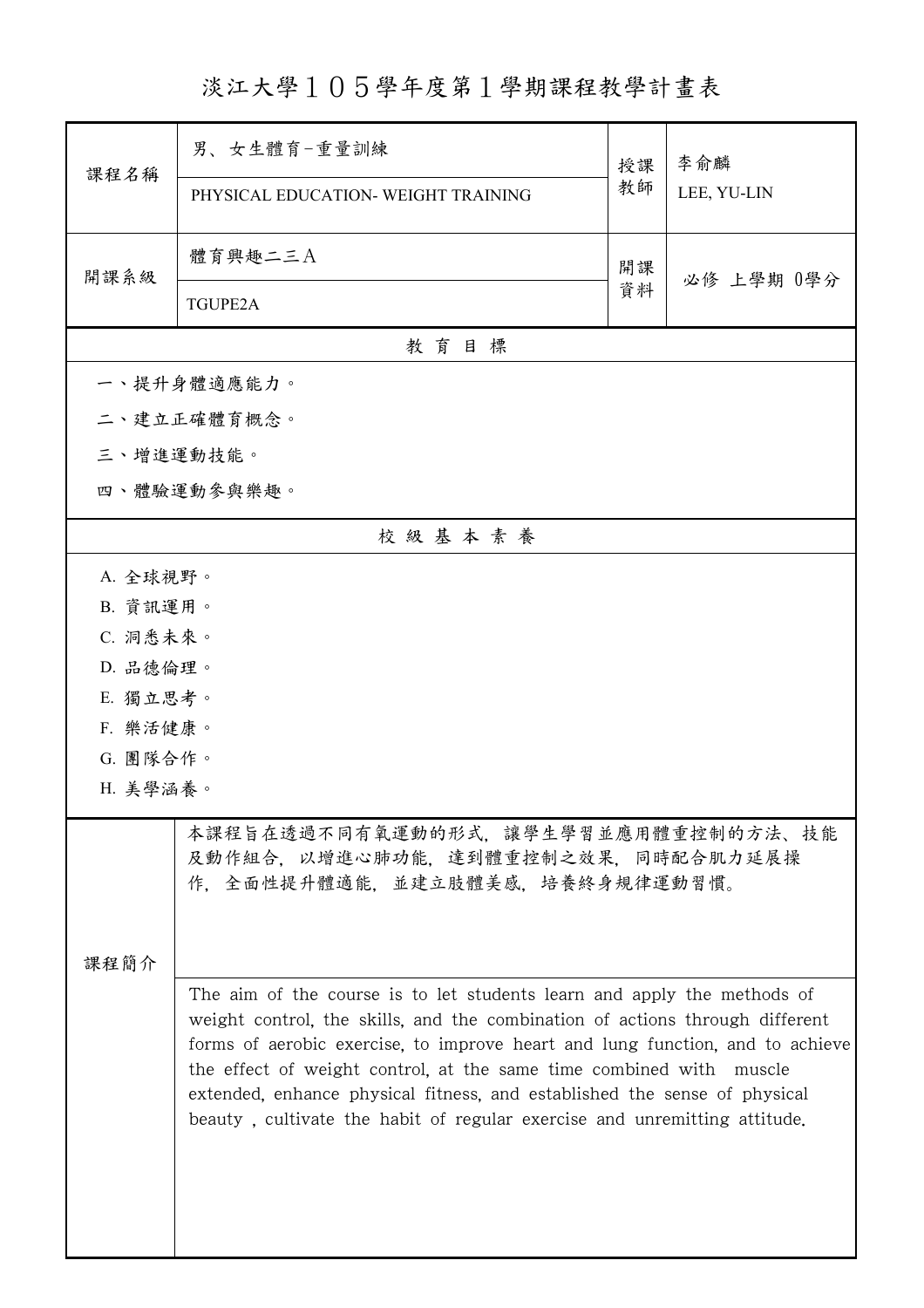本課程教學目標與目標層級、校級基本素養相關性

一、目標層級(選填): (一)「認知」(Cognitive 簡稱C)領域:C1 記憶、C2 瞭解、C3 應用、C4 分析、 C5 評鑑、C6 創造 (二)「技能」(Psychomotor 簡稱P)領域:P1 模仿、P2 機械反應、P3 獨立操作、 P4 聯結操作、P5 自動化、P6 創作 (三)「情意」(Affective 簡稱A)領域:A1 接受、A2 反應、A3 重視、A4 組織、 A5 內化、A6 實踐 二、教學目標與「目標層級」、「校級基本素養」之相關性:

 (一)請先將課程教學目標分別對應前述之「認知」、「技能」與「情意」的各目標層級, 惟單項教學目標僅能對應C、P、A其中一項。

 (二)若對應「目標層級」有1~6之多項時,僅填列最高層級即可(例如:認知「目標層級」 對應為C3、C5、C6項時,只需填列C6即可,技能與情意目標層級亦同)。

 (三)再依據所訂各項教學目標分別對應其「校級基本素養」。單項教學目標若對應 「校級基本素養」有多項時,則可填列多項「校級基本素養」。 (例如:「校級基本素養」可對應A、AD、BEF時,則均填列。)

| 序              |                                      |                                                                                                                 | 相關性            |              |  |  |
|----------------|--------------------------------------|-----------------------------------------------------------------------------------------------------------------|----------------|--------------|--|--|
| 號              | 教學目標(中文)                             | 教學目標(英文)                                                                                                        | 目標層級           | 校級基本素養       |  |  |
| $\mathbf{1}$   | 1.認識並理解體重控制與健康體適<br>能                | 1. Understanding Weight<br>Control and Physical Fitness.                                                        | C <sub>2</sub> | D            |  |  |
| $\overline{2}$ | 2.學習並應用體重控制各種方<br>法、技能及動作組合          | 2. Learn to do various steps.<br>techniques and choreography.                                                   | <b>P4</b>      | $\mathbf{F}$ |  |  |
| $\mathfrak{Z}$ | 3.提升學生的體適能,維持理想體<br>重. 享受運動樂趣        | 3. Enhance students physical<br>fitness, maintain an ideal<br>weights and enjoy sport.                          | <b>P6</b>      | FG           |  |  |
|                | 理解並接受<br>4 4. 培養終身運動習慣,<br>自我理想體型與體重 | 4. Cultivate a lifelong regular<br>exercise habbit, to understand<br>and accept self ideal shape<br>and weight. | C <sub>3</sub> | FG           |  |  |
|                | 5 5.能與人互動、合作練習                       | 5.To interact and cooperate<br>with others.                                                                     | A6             | FG           |  |  |
| 6              | 6.能觀察他人, 分析動作正確<br>性、並欣賞力與美之表現       | 6.Can observe others, analyze<br>movement exactness and<br>appreciate strength and<br>beautiful manifestation.  | C4             | DF           |  |  |
| 教學目標之教學方法與評量方法 |                                      |                                                                                                                 |                |              |  |  |
| 序號             | 教學目標                                 | 教學方法                                                                                                            |                | 評量方法         |  |  |
| $\mathbf{1}$   | 1.認識並理解體重控制與健康體適<br>能                | 講述、實作                                                                                                           | 上課表現           |              |  |  |
| $\overline{2}$ | 2.學習並應用體重控制各種方<br>法、技能及動作組合          | 講述、實作                                                                                                           | 上課表現           |              |  |  |
| $\overline{3}$ | 3.提升學生的體適能,<br>維持理想體<br>享受運動樂趣<br>重  | 講述                                                                                                              | 上課表現           |              |  |  |
|                | 4 4. 培養終身運動習慣,<br>理解並接受<br>自我理想體型與體重 | 講述                                                                                                              | 上課表現           |              |  |  |
| 5 <sup>5</sup> | 5.能與人互動、合作練習                         | 講述                                                                                                              | 實作             |              |  |  |
|                | 6 6.能觀察他人, 分析動作正確                    | 講述                                                                                                              | 實作             |              |  |  |

性,並欣賞力與美之表現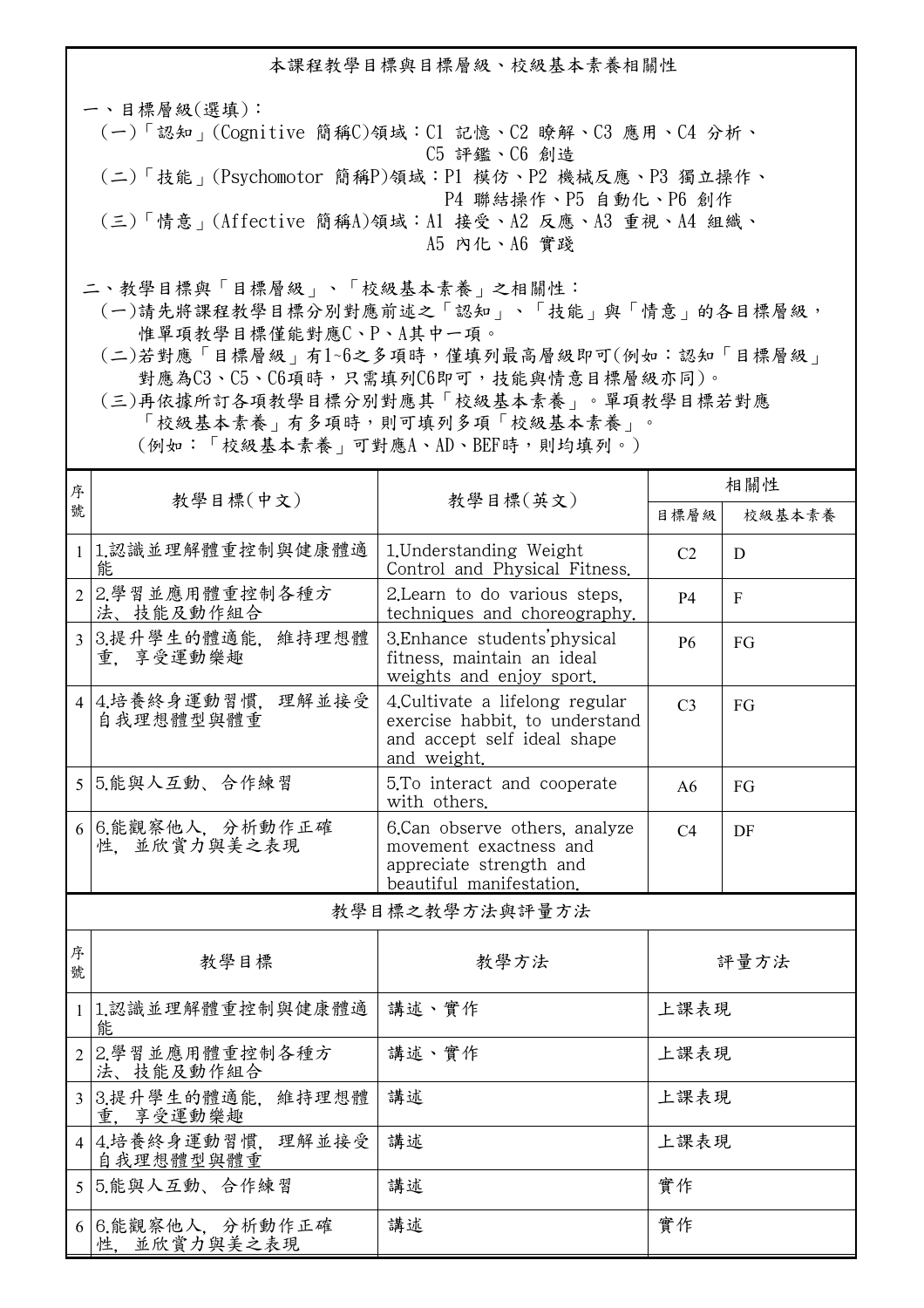| 授課進度表          |                            |                                                                                                                    |    |  |
|----------------|----------------------------|--------------------------------------------------------------------------------------------------------------------|----|--|
| 週<br>次         | 日期起訖                       | 內 容 (Subject/Topics)                                                                                               | 備註 |  |
| $\mathbf{1}$   | $105/09/12$ ~<br>105/09/18 | 1 Introductions & Master class.                                                                                    |    |  |
| $\overline{2}$ | $105/09/19$ ~<br>105/09/25 | 2 Move Ur Feet!                                                                                                    |    |  |
| 3              | $105/09/26$ ~<br>105/10/02 | 3 Step by Step                                                                                                     |    |  |
| 4              | $105/10/03$ ~<br>105/10/09 | 4 NTC Training Club                                                                                                |    |  |
| 5              | $105/10/10$ ~<br>105/10/16 | 5 NTC Training Club -2                                                                                             |    |  |
| 6              | $105/10/17$ ~<br>105/10/23 | 6 NTC Training Club - 3                                                                                            |    |  |
| 7              | $105/10/24$ ~<br>105/10/30 | 7 NTC Training Club - 4                                                                                            |    |  |
| 8              | $105/10/31$ ~<br>105/11/06 | 8 Interval Training                                                                                                |    |  |
| $\mathbf Q$    | $105/11/07$ ~<br>105/11/13 | 9 Interval Training (NTC Training Club Demo)                                                                       |    |  |
| 10             | $105/11/14$ ~<br>105/11/20 | 期中考試週                                                                                                              |    |  |
| 11             | $105/11/21$ ~<br>105/11/27 | 11 Fitness Test                                                                                                    |    |  |
| 12             | $105/11/28$ ~<br>105/12/04 | 12 Step 2*2                                                                                                        |    |  |
| 13             | $105/12/05$ ~<br>105/12/11 | 13 Step 4*4                                                                                                        |    |  |
| 14             | $105/12/12$ ~<br>105/12/18 | 13 Step 4*4                                                                                                        |    |  |
| 15             | $105/12/19$ ~<br>105/12/25 | 14 It's My Step(Step Demo)                                                                                         |    |  |
| 16             | $105/12/26$ ~<br>106/01/01 | 15 1st PE Examinations (Verification)                                                                              |    |  |
| 17             | $106/01/02$ ~<br>106/01/08 | 16 2ed PE Examinations (Performace)                                                                                |    |  |
| 18             | $106/01/09$ ~<br>106/01/15 | 期末考試週                                                                                                              |    |  |
| 修課應<br>注意事項    |                            | 1.需穿著運動服裝及球鞋。<br>2.學生請假請依學校規定辦理:<br>(1)曠課6節者, 予以扣考。<br>(2)缺課總時數達該科授課時數三分之一時,學期成績以零分計算。<br>3.上述為固定項目,教師如有其他規定請再自行增加 |    |  |
| 教學設備           |                            | 電腦、投影機                                                                                                             |    |  |
|                | 教材課本                       |                                                                                                                    |    |  |
|                |                            |                                                                                                                    |    |  |